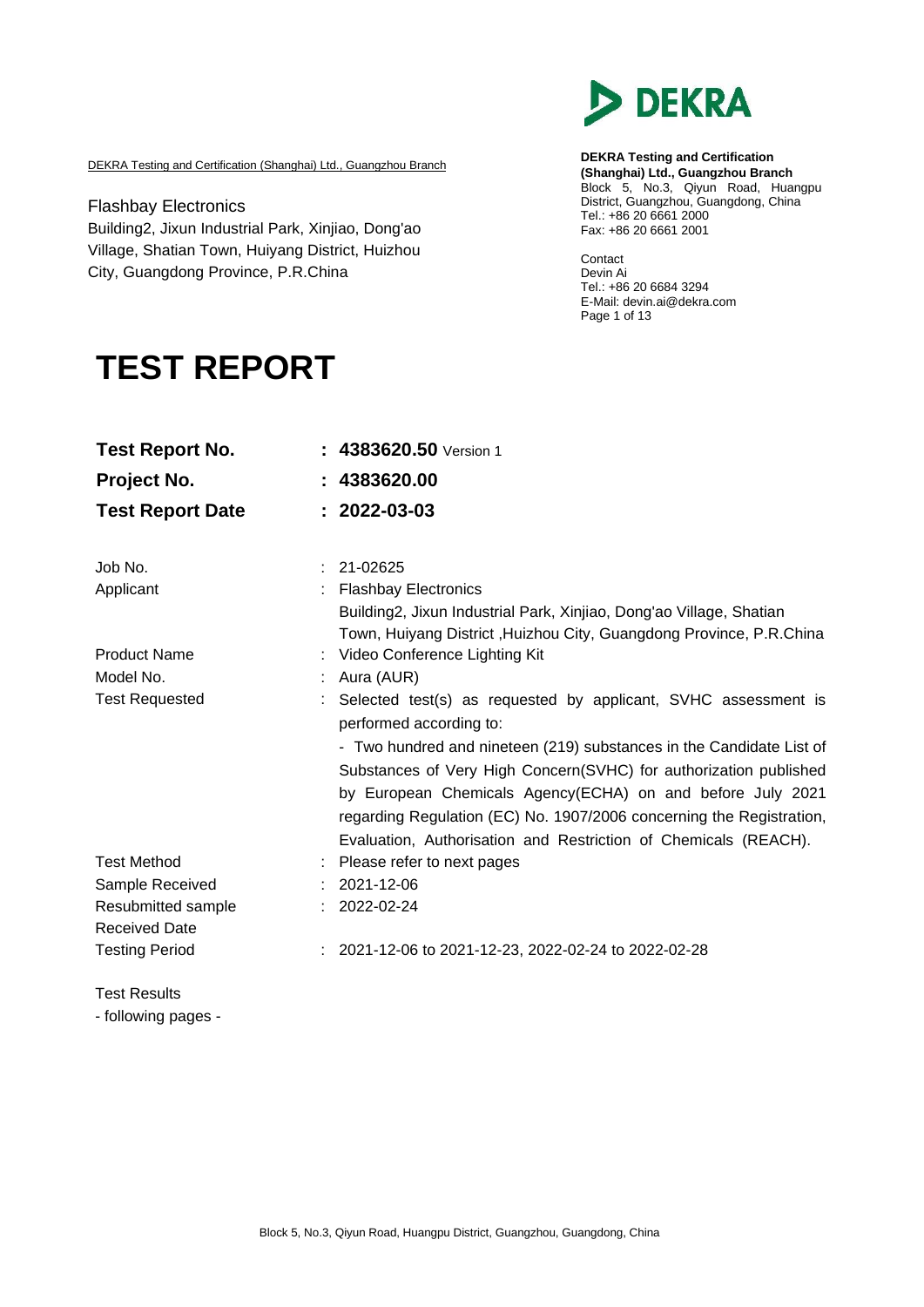



### **Resume:**

|                                                        | <b>Product Name: Video Conference Lighting Kit</b> |  |  |
|--------------------------------------------------------|----------------------------------------------------|--|--|
|                                                        | <b>Model No.: Aura (AUR)</b>                       |  |  |
| <b>Parameter</b>                                       |                                                    |  |  |
| Two hundred and<br>nineteen (219)<br>substances in the | Less than 0.1% (w/w) in the submitted sample       |  |  |
| Candidate List of SVHC                                 |                                                    |  |  |

Guangzhou, March 3, 2022 Signed for and on behalf of **DEKRA Testing and Certification (Shanghai) Ltd., Guangzhou branch** Chemical & Mechanical

Devin 15

Devin Ai Assistant Manager

Attention: Please note that every statement made in this report is only valid for the samples tested and reported herein. This report shall not be reproduced except in full, without the written approval of the testing laboratory.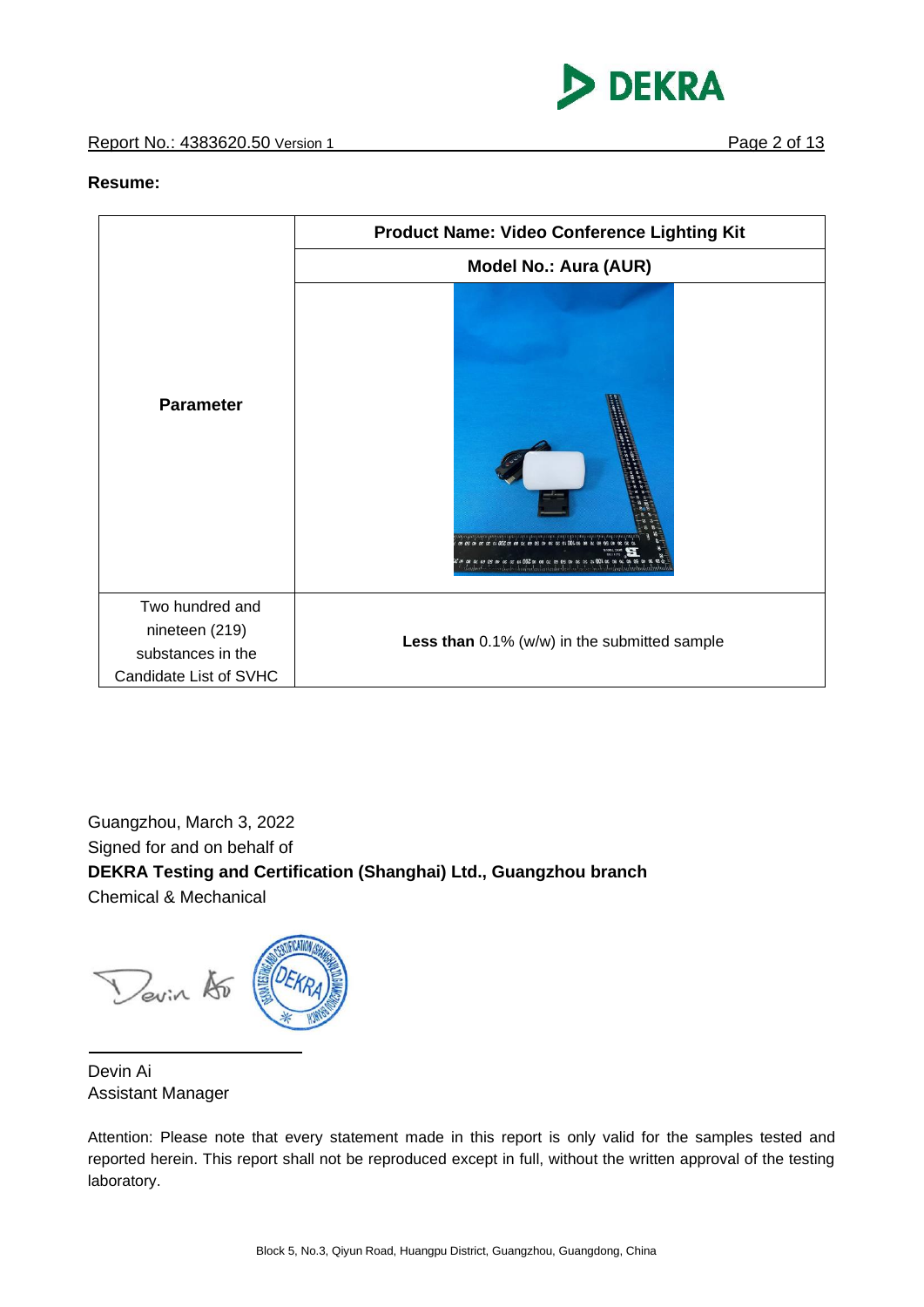

### **SAMPLE DESCRIPTION & QUANTITY AMOUNT**

| Group description: |             |  |  |
|--------------------|-------------|--|--|
| Group1             | Plastic     |  |  |
| Group2             | Plastic     |  |  |
| Group3             | Plastic     |  |  |
| Group4             | Plastic     |  |  |
| Group5             | Metal       |  |  |
| Group6             | <b>Body</b> |  |  |
| Group7             | <b>Body</b> |  |  |

Note: According to client's specification, each part is same quantity sampling and perform testing.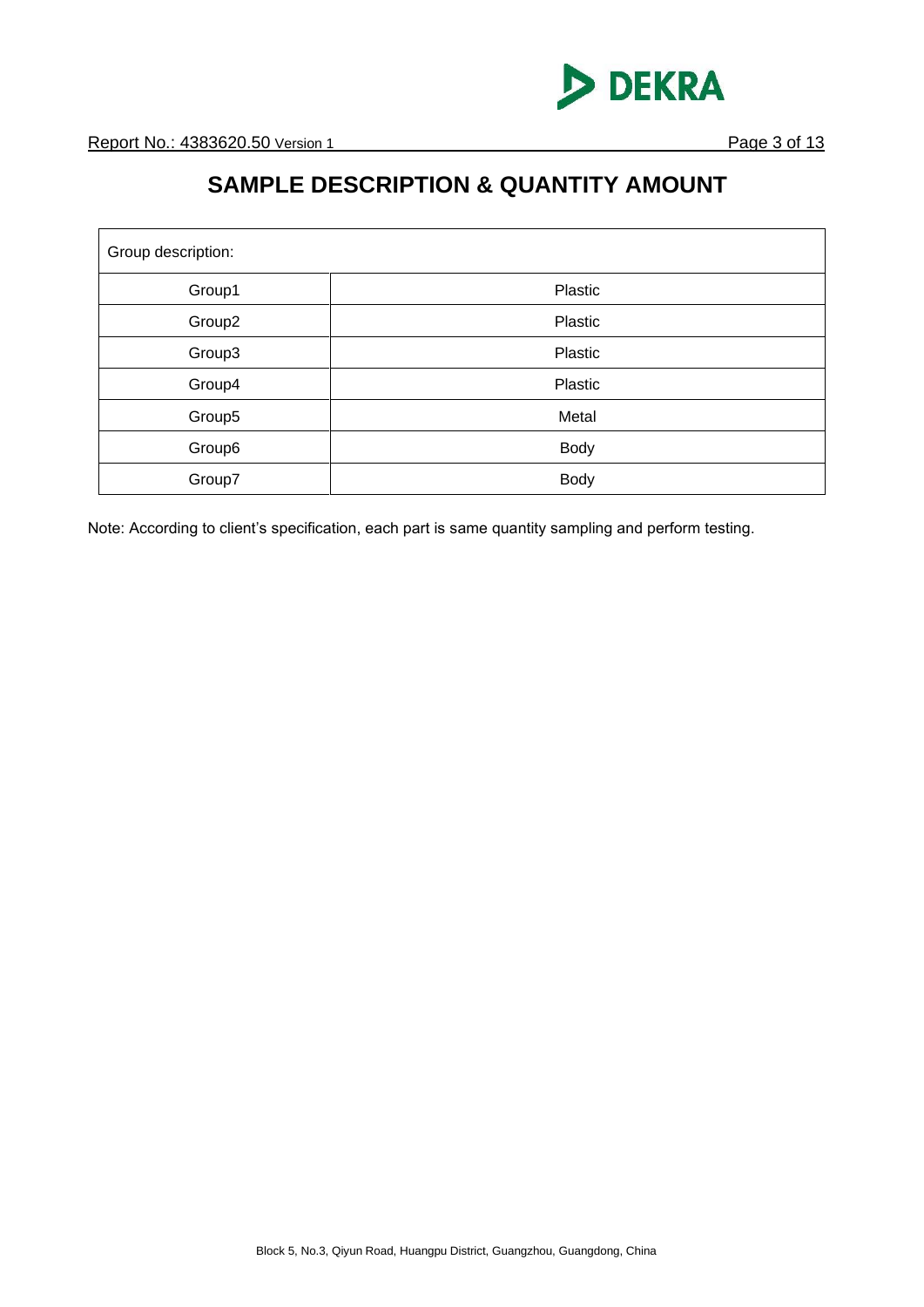

### **Test group photo:**

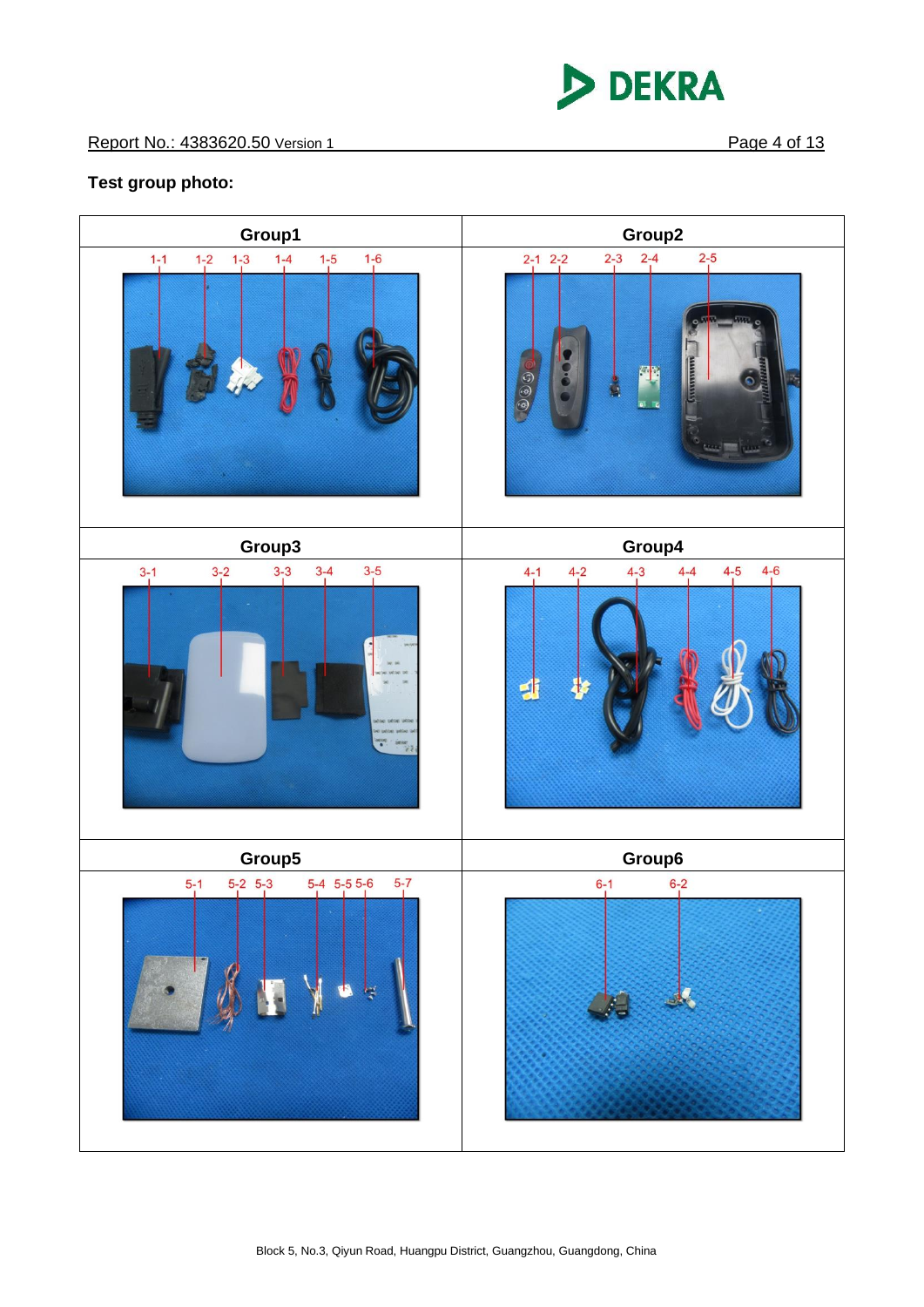

Report No.: 4383620.50 Version 1 **Page 5 of 13** 

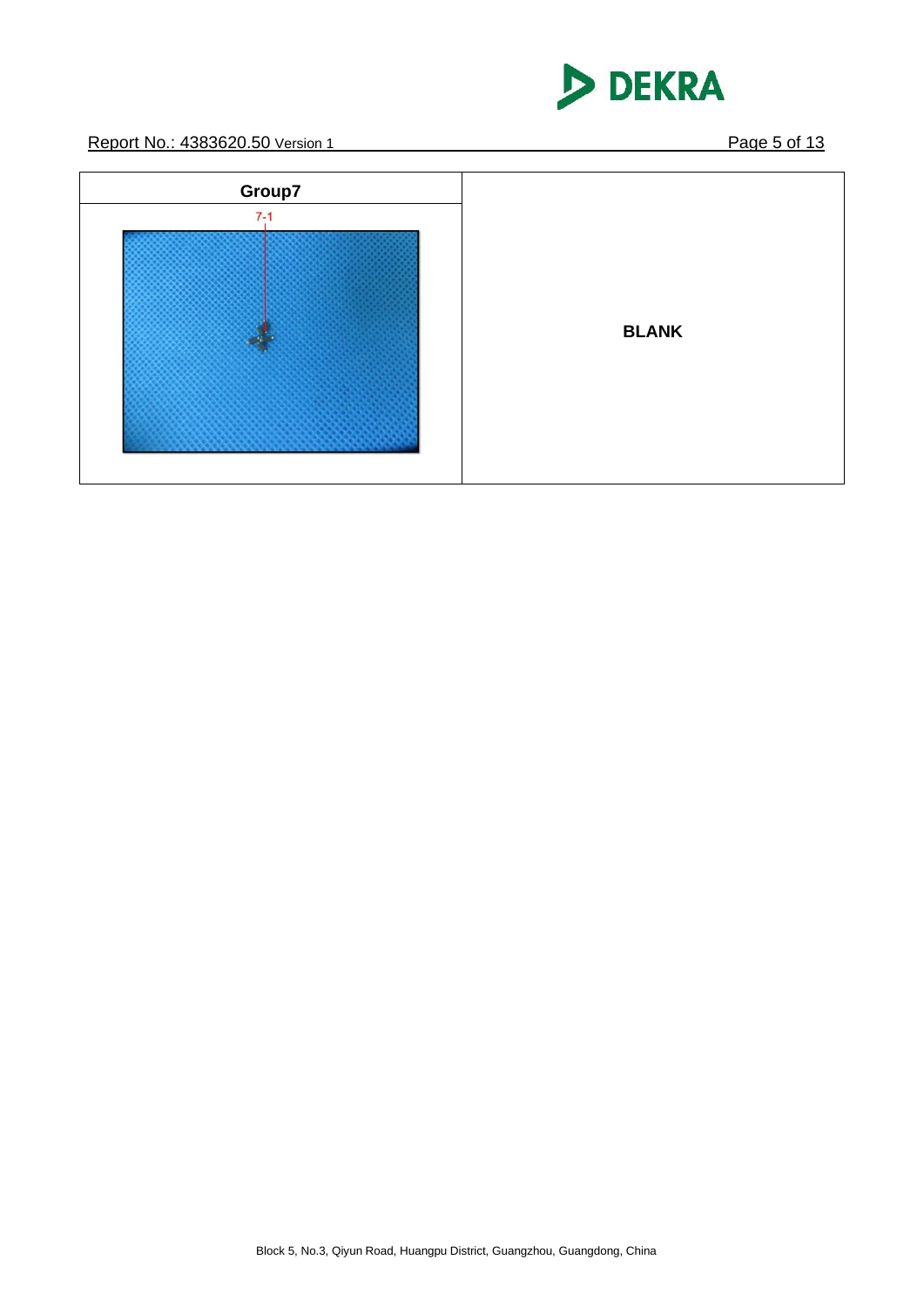

## **TEST RESULTS**

### **(I) SVHC testing results:**

By Inductively Coupled Plasma Optical Emission Spectrometer (ICP-OES), liquid chromatograph coupled with Inductively Coupled Plasma-Mass Spectrometry (LC-ICP-MS), Gas Chromatography Mass Spectrometer (GC-MS), UV-Visible Spectrophotometric and High Performance Liquid Chromatography analysis.

|                                  | <b>Result [% by Weight]</b> |      |      |      |
|----------------------------------|-----------------------------|------|------|------|
| <b>Chemical Substance</b>        | Tested Group(s)             |      |      |      |
|                                  | (1)                         | (2)  | (3)  | (4)  |
| Tested SVHCs in<br>Chemical list | N.D.                        | N.D. | N.D. | N.D. |

|                                               |                 | <b>Result [% by Weight]</b> |      |
|-----------------------------------------------|-----------------|-----------------------------|------|
| <b>Chemical Substance</b>                     | Tested Group(s) |                             |      |
|                                               | (5)             | (6)                         | (7)  |
| Lead                                          | N.D.            | 0.005                       | N.D. |
| Other tested SVHCs in<br><b>Chemical list</b> | N.D.            | N.D.                        | N.D. |

Remark:

1.  $SVHC = Substance of very high concern$ 

2. N.D. = Not detected(less than reporting limit)

### **(II) Tested SVHC Chemical list:**

| No.  | <b>Substance</b>                                                                                                                | CAS No.       | <b>Report</b><br>Limit $[%]$ |
|------|---------------------------------------------------------------------------------------------------------------------------------|---------------|------------------------------|
| (1)  | Anthracene                                                                                                                      | 120-12-7      | 0.005                        |
| (2)  | 4,4'- Diaminodiphenylmethane                                                                                                    | 101-77-9      | 0.005                        |
| (3)  | Dibutyl phthalate (DBP)                                                                                                         | 84-74-2       | 0.005                        |
| (4)  | Cobalt dichloride $\Delta$                                                                                                      | 7646-79-9     | 0.005                        |
| (5)  | Diarsenic pentaoxide $\Delta$                                                                                                   | 1303-28-2     | 0.005                        |
| (6)  | Diarsenic trioxide $\Lambda$                                                                                                    | 1327-53-3     | 0.005                        |
|      | Sodium dichromate $\Lambda$                                                                                                     | 7789-12-0     | 0.005                        |
| (7)  |                                                                                                                                 | 10588-01-9    |                              |
| (8)  | 5-tert-butyl-2,4,6-trinitro-m-xylene (musk xylene)                                                                              | $81 - 15 - 2$ | 0.005                        |
| (9)  | Bis (2-ethyl(hexyl)phthalate) (DEHP)                                                                                            | 117-81-7      | 0.005                        |
|      |                                                                                                                                 | 25637-99-4    |                              |
| (10) | Hexabromocyclododecane (HBCDD) and all major<br>diastereoisomers identified ( $\alpha$ -HBCDD, $\beta$ -HBCDD, $\gamma$ -HBCDD) | 3194-55-6     | 0.005                        |
|      |                                                                                                                                 | (134237-51-7, |                              |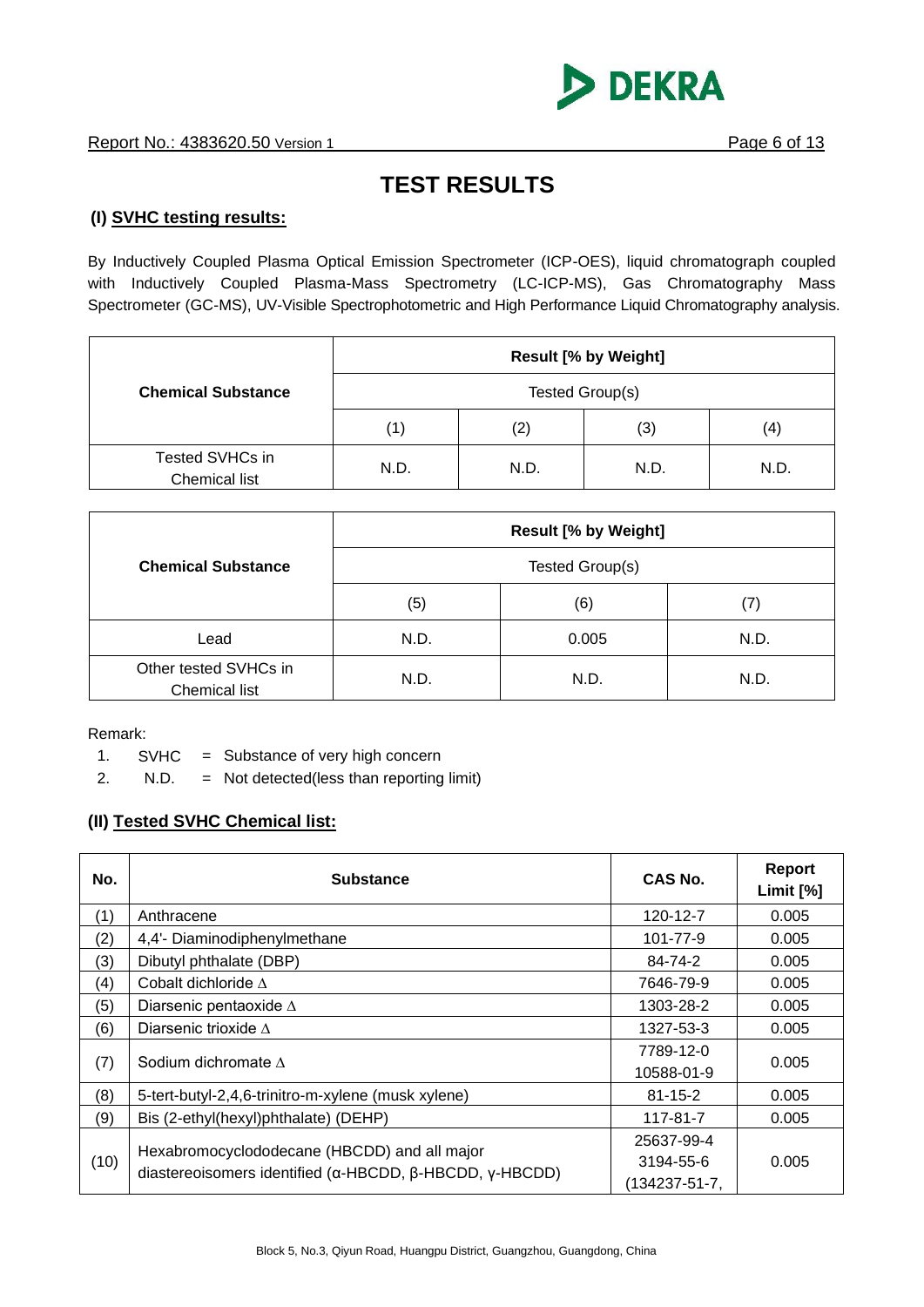

| No.  | <b>Substance</b>                                                        | <b>CAS No.</b> | <b>Report</b><br>Limit [%] |
|------|-------------------------------------------------------------------------|----------------|----------------------------|
|      |                                                                         | 134237-50-6,   |                            |
|      |                                                                         | 134237-52-8)   |                            |
| (11) | Alkanes, C10-13, chloro (Short Chain Chlorinated Paraffins)             | 85535-84-8     | 0.005                      |
| (12) | Bis(tributyltin)oxide (TBTO) ∆                                          | 56-35-9        | 0.005                      |
| (13) | Lead hydrogen arsenate A                                                | 7784-40-9      | 0.005                      |
| (14) | Benzyl butyl phthalate (BBP)                                            | 85-68-7        | 0.005                      |
| (15) | Triethyl arsenate $\Delta$                                              | 15606-95-8     | 0.005                      |
| (16) | Anthracene oil                                                          | 90640-80-5     | 0.05                       |
| (17) | Anthracene oil, anthracene paste, distn. lights                         | 91995-17-4     | 0.05                       |
| (18) | Anthracene oil, anthracene paste, anthracene fraction                   | 91995-15-2     | 0.05                       |
| (19) | Anthracene oil, anthracene-low                                          | 90640-82-7     | 0.05                       |
| (20) | Anthracene oil, anthracene paste                                        | 90640-81-6     | 0.05                       |
| (21) | Pitch, coal tar, high temp.                                             | 65996-93-2     | 0.05                       |
| (22) | Aluminosilicate Refractory Ceramic Fibres A                             | 650-017-00-8   | 0.005                      |
| (23) | Zirconia Aluminosilicate, Refractory Ceramic Fibres A                   | 650-017-00-8   | 0.005                      |
| (24) | 2,4-Dinitrotoluene                                                      | 121-14-2       | 0.01                       |
| (25) | Diisobutyl phthalate                                                    | 84-69-5        | 0.01                       |
| (26) | Lead chromate $\Delta$                                                  | 7758-97-6      | 0.01                       |
| (27) | Lead chromate molybdate sulphate red<br>(C.I. Pigment Red 104) $\Delta$ | 12656-85-8     | 0.005                      |
|      | Lead sulfochromate yellow                                               |                |                            |
| (28) | (C.I. Pigment Yellow 34) ∆                                              | 1344-37-2      | 0.01                       |
| (29) | Tris(2-chloroethyl)phosphate(TCEP)                                      | 115-96-8       | 0.01                       |
| (30) | Acrylamide                                                              | 79-06-1        | 0.01                       |
| (31) | Trichloroethylene                                                       | 79-01-6        | 0.01                       |
|      |                                                                         | 10043-35-3     |                            |
| (32) | Boric Acid $\Delta$                                                     | 11113-50-1     | 0.01                       |
|      |                                                                         | 1303-96-4      |                            |
| (33) | Disodium tetraborate, anhydrous $\Delta$                                | 1330-43-4      | 0.01                       |
|      |                                                                         | 12179-04-3     |                            |
| (34) | Tetraboron disodium heptaoxide, hydrate $\Delta$                        | 12267-73-1     | 0.01                       |
| (35) | Sodium chromate $\Delta$                                                | 7775-11-3      | 0.01                       |
| (36) | Potassium chromate $\Delta$                                             | 7789-00-6      | 0.01                       |
| (37) | Ammonium dichromate $\Delta$                                            | 7789-09-5      | 0.01                       |
| (38) | Potassium dichromate A                                                  | 7778-50-9      | 0.01                       |
| (39) | Cobalt(II) sulphate $\Delta$                                            | 10124-43-3     | 0.01                       |
| (40) | Cobalt(II) dinitrate $\Delta$                                           | 10141-05-6     | 0.01                       |
| (41) | Cobalt(II) carbonate $\Delta$                                           | 513-79-1       | 0.01                       |
| (42) | Cobalt(II) diacetate $\Delta$                                           | 71-48-7        | 0.01                       |
| (43) | 2-Methoxyethanol                                                        | 109-86-4       | 0.01                       |
| (44) | 2-Ethoxyethanol                                                         | 110-80-5       | 0.01                       |
| (45) | Chromium trioxide $\Delta$                                              | 1333-82-0      | 0.01                       |
|      | Acids generated from chromium trioxide and their oligomers:             | 7738-94-5      |                            |
| (46) | a.Chromic acid $\Delta$                                                 | 13530-68-2     | 0.01                       |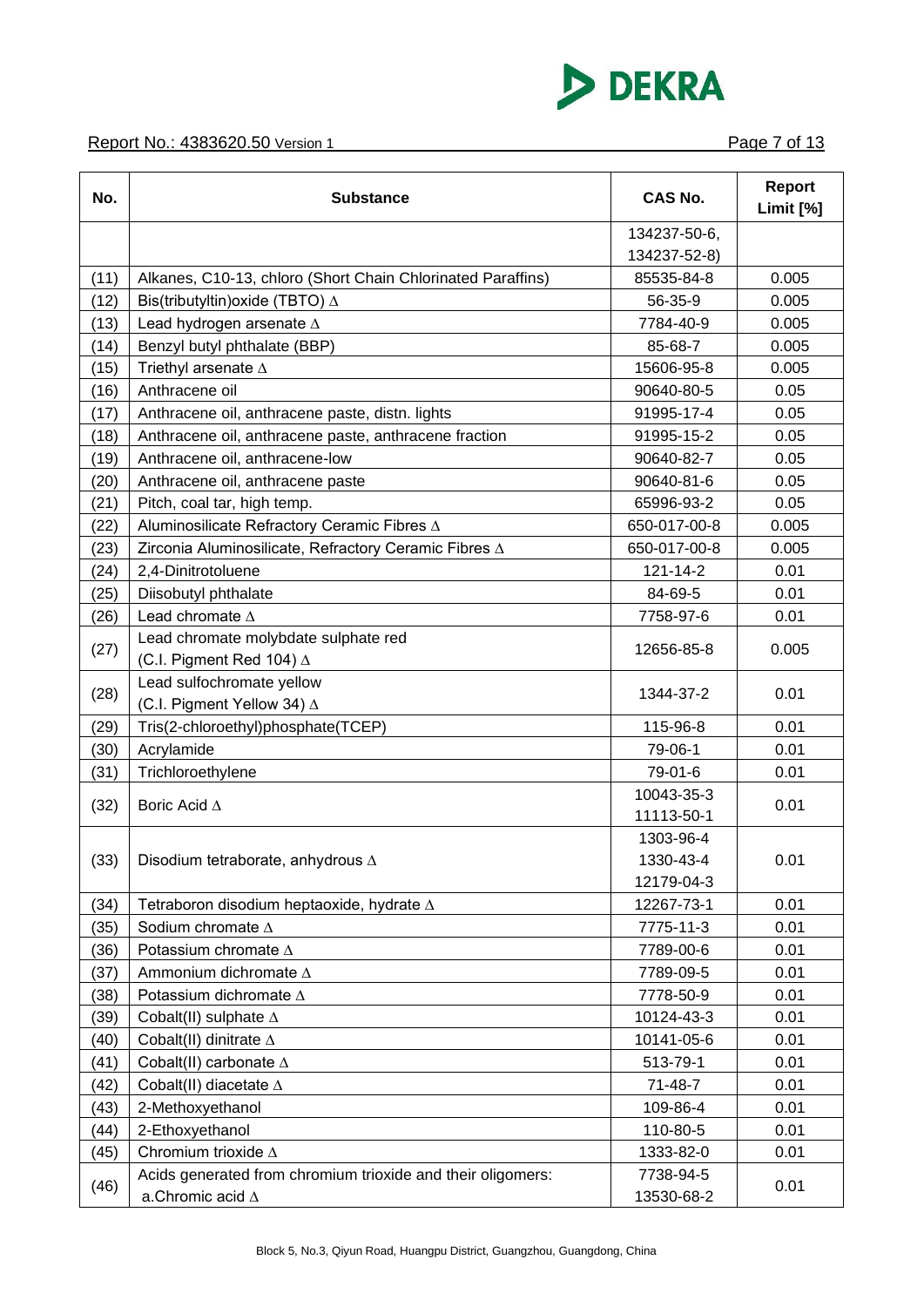

| No.  | <b>Substance</b>                                                                                                | <b>CAS No.</b>         | <b>Report</b><br>Limit [%] |
|------|-----------------------------------------------------------------------------------------------------------------|------------------------|----------------------------|
|      | b.Dichromic acid $\Delta$                                                                                       |                        |                            |
|      | c. Oligomers of chromic acid and dichromic acid $\Delta$                                                        |                        |                            |
| (47) | 2-Ethoxyethyl acetate (2-EEA)                                                                                   | 111-15-9               | 0.01                       |
| (48) | Strontium chromate $\Delta$                                                                                     | 7789-06-2              | 0.01                       |
| (49) | 1,2-Benzenedicarboxylic acid, di-C7-11-branched and linear alkyl<br>esters (DHNUP)                              | 68515-42-4             | 0.01                       |
| (50) | Hydrazine                                                                                                       | 7803-57-8,<br>302-01-2 | 0.01                       |
| (51) | 1-Methyl-2-pyrrolidone                                                                                          | 872-50-4               | 0.01                       |
| (52) | 1,2,3-Trichloropropane                                                                                          | 96-18-4                | 0.01                       |
| (53) | 1,2-Benzenedicarboxylic acid, di-C6-8-branched alkyl esters, C7-<br>rich (DIHP)                                 | 71888-89-6             | 0.01                       |
| (54) | 1,2-Dichloroethane                                                                                              | 107-06-2               | 0.01                       |
| (55) | 2,2'-Dichloro-4,4'-methylenedianiline (MOCA)                                                                    | $101 - 14 - 4$         | 0.01                       |
| (56) | 2-Methoxyaniline, o-Anisidine                                                                                   | $90 - 04 - 0$          | 0.01                       |
| (57) | 4-(1,1,3,3-Tetramethylbutyl)phenol, (4-tert-Octylphenol)                                                        | 140-66-9               | 0.01                       |
| (58) | Arsenic acid $\Delta$                                                                                           | 7778-39-4              | 0.01                       |
| (59) | Bis(2-methoxyethyl) ether                                                                                       | 111-96-6               | 0.01                       |
| (60) | Bis(2-methoxyethyl) phthalate                                                                                   | 117-82-8               | 0.01                       |
| (61) | Calcium arsenate $\Delta$                                                                                       | 7778-44-1              | 0.01                       |
| (62) | Dichromium tris(chromate) $\Delta$                                                                              | 24613-89-6             | 0.01                       |
| (63) | Formaldehyde, oligomeric reaction products with aniline (technical<br>MDA)                                      | 25214-70-4             | 0.01                       |
| (64) | Lead diazide $\Delta$                                                                                           | 13424-46-9             | 0.01                       |
| (65) | Lead dipicrate A                                                                                                | 6477-64-1              | 0.01                       |
| (66) | Lead styphnate $\Delta$                                                                                         | 15245-44-0             | 0.01                       |
| (67) | N,N-dimethylacetamide (DMAC)                                                                                    | 127-19-5               | 0.05                       |
| (68) | Pentazinc chromate octahydroxide $\Delta$                                                                       | 49663-84-5             | 0.05                       |
| (69) | Phenolphthalein                                                                                                 | 77-09-8                | 0.01                       |
| (70) | Potassium hydroxyoctaoxodizincatedichromate A                                                                   | 11103-86-9             | 0.01                       |
| (71) | Trilead diarsenate $\Delta$                                                                                     | 3687-31-8              | 0.01                       |
| (72) | 1,2-bis(2-methoxyethoxy)ethane (TEGDME; triglyme)                                                               | 112-49-2               | 0.01                       |
| (73) | 1,2-dimethoxyethane; ethylene glycol dimethyl ether (EGDME)                                                     | $110 - 71 - 4$         | 0.01                       |
| (74) | Diboron trioxide $\Delta$                                                                                       | 1303-86-2              | 0.01                       |
| (75) | Formamide                                                                                                       | 75-12-7                | 0.01                       |
| (76) | Lead(II) bis(methanesulfonate) $\Delta$                                                                         | 17570-76-2             | 0.05                       |
| (77) | 1,3,5-tris(oxiranylmethyl)-1,3,5-triazine-2,4,6(1H,3H,5H)-trione<br>(TGIC)                                      | 2451-62-9              | 0.01                       |
| (78) | 1,3,5-tris[(2S)<br>2R)-2,3-epoxypropyl]-1,3,5-triazine-2,4,6-<br>and<br>$(1H, 3H, 5H)$ -trione ( $\beta$ -TGIC) | 59653-74-6             | 0.01                       |
| (79) | 4,4'-bis(dimethylamino)benzophenone (Michler's ketone)                                                          | 90-94-8                | 0.01                       |
| (80) | N,N,N',N'-tetramethyl-4,4'-methylenedianiline (Michler's base)                                                  | $101 - 61 - 1$         | 0.01                       |
| (81) | [4-[[4-anilino-1-naphthyl][4-<br>(dimethylamino)phenyl]methylene]cyclohexa-2,5-dien-1-ylidene]                  | 2580-56-5              | 0.01                       |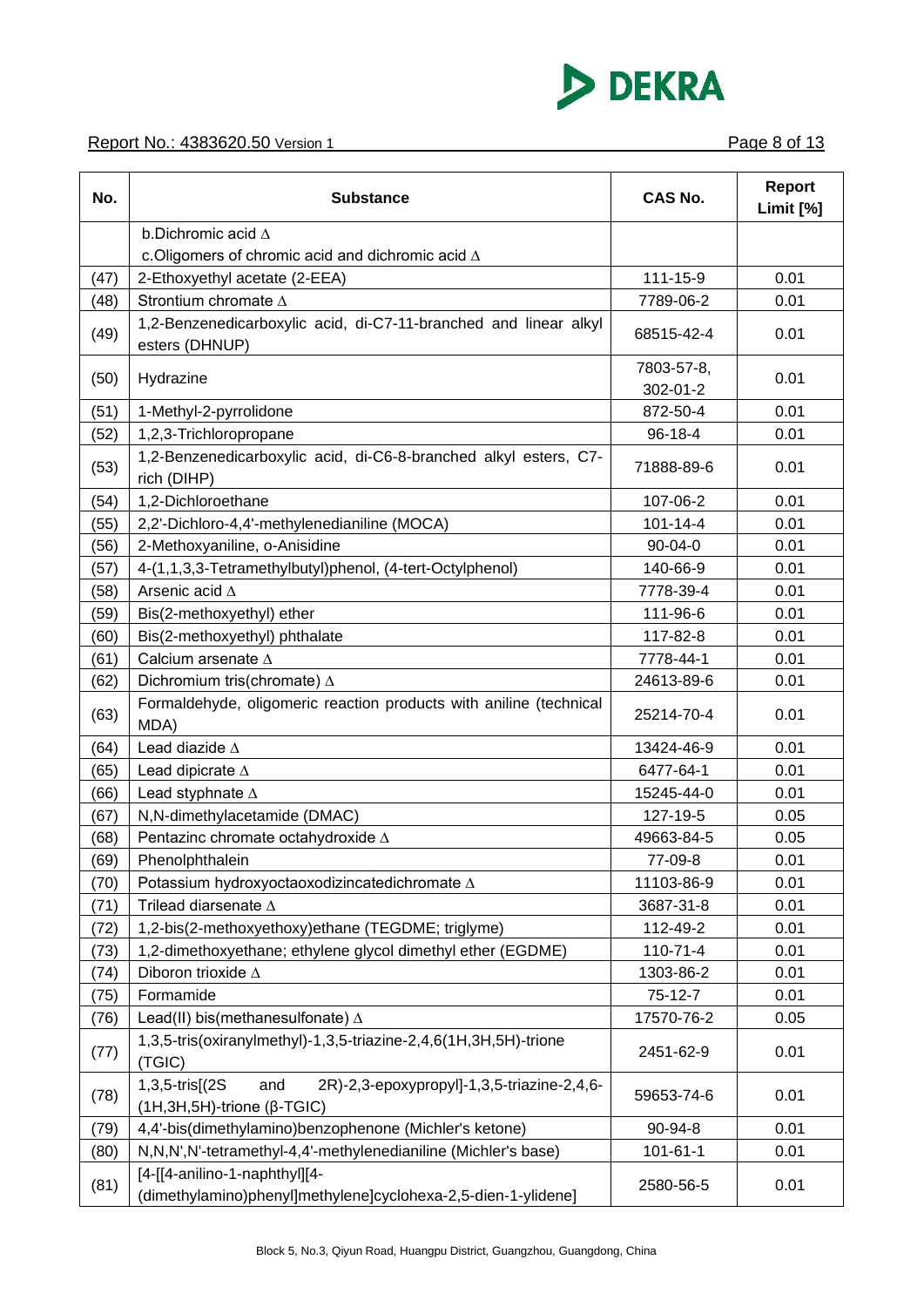

| No.   | <b>Substance</b>                                                                                                                                                                                                                                                                               | <b>CAS No.</b>                                          | Report<br>Limit [%] |
|-------|------------------------------------------------------------------------------------------------------------------------------------------------------------------------------------------------------------------------------------------------------------------------------------------------|---------------------------------------------------------|---------------------|
|       | dimethylammonium chloride (C.I. Basic Blue 26) [with $\geq 0.1\%$ of<br>Michler's ketone (EC No. 202-027-5) or Michler's base (EC No.<br>202-959-2)]                                                                                                                                           |                                                         |                     |
| (82)  | [4-[4,4'-bis(dimethylamino) benzhydrylidene]cyclohexa-2,5-dien-1-<br>ylidene]dimethylammonium chloride (C.I. Basic Violet 3) [with ≥<br>0.1% of Michler's ketone (EC No. 202-027-5) or Michler's base (EC<br>No. 202-959-2)]                                                                   | 548-62-9                                                | 0.01                |
| (83)  | 4,4'-bis(dimethylamino)-4"-(methylamino)trityl alcohol [with ≥ 0.1%<br>of Michler's ketone (EC No. 202-027-5) or Michler's base (EC No.<br>202-959-2)]                                                                                                                                         | $561 - 41 - 1$                                          | 0.01                |
| (84)  | (phenylamino)naphthalene-1-<br>$\alpha$ , $\alpha$ -Bis[4-(dimethylamino)phenyl]-4<br>methanol (C.I. Solvent Blue 4) [with ≥ 0.1% of Michler's ketone (EC<br>No. 202-027-5) or Michler's base (EC No. 202-959-2)]                                                                              | 6786-83-0                                               | 0.01                |
| (85)  | Bis(pentabromophenyl) ether (DecaBDE)                                                                                                                                                                                                                                                          | 1163-19-5                                               | 0.01                |
| (86)  | N,N-dimethylformamide; dimethyl formamide                                                                                                                                                                                                                                                      | 68-12-2                                                 | 0.01                |
| (87)  | Methoxy acetic acid                                                                                                                                                                                                                                                                            | 625-45-6                                                | 0.01                |
| (88)  | Dibutyltin dichloride (DBT) ∆                                                                                                                                                                                                                                                                  | 683-18-1                                                | 0.01                |
| (89)  | 1,2-Diethoxyethane                                                                                                                                                                                                                                                                             | 629-14-1                                                | 0.01                |
| (90)  | Hexahydro-2-benzofuran-1,3-dione (HHPA), cis-cyclohexane-1,2-<br>dicarboxylic anhydride, trans-cyclohexane-1,2-dicarboxylic<br>anhydride                                                                                                                                                       | $85 - 42 - 7$ ,<br>13149-00-3,<br>14166-21-3            | 0.01                |
| (91)  | Hexahydromethylphathalic anhydride,<br>Hexahydro-4-methylphathalic anhydride,<br>Hexahydro-1-methylphathalic anhydride,<br>Hexahydro-3-methylphathalic anhydride                                                                                                                               | 25550-51-0,<br>19438-60-9,<br>48122-14-1,<br>57110-29-9 | 0.01                |
| (92)  | 4-Nonylphenol, branched and<br>linear - substances with a linear and/or branched alkyl chain with a<br>carbon number of 9 covalently bound in position 4 to phenol,<br>covering also UVCB- and well-defined substances which include any<br>of the individual isomers or a combination thereof |                                                         | 0.01                |
| (93)  | Heptacosafluorotetradecanoic acid                                                                                                                                                                                                                                                              | 376-06-7                                                | 0.01                |
| (94)  | 1,2-Benzenedicarboxylic acid, dipentylester, branched and linear                                                                                                                                                                                                                               | 84777-06-0                                              | 0.01                |
| (95)  | Henicosafluoroundecanoic acid                                                                                                                                                                                                                                                                  | 2058-94-8                                               | 0.01                |
| (96)  | N-pentyl-isopentylphtalate (iPnPP)                                                                                                                                                                                                                                                             | 776297-69-9                                             | 0.01                |
| (97)  | Pentacosafluorotridecanoic acid                                                                                                                                                                                                                                                                | 72629-94-8                                              | 0.01                |
| (98)  | 4-(1,1,3,3-tetramethylbutyl)phenol, ethoxylated - covering well-<br>defined substances and UVCB substances, polymers and<br>homologues                                                                                                                                                         |                                                         | 0.01                |
| (99)  | Tricosafluorododecanoic acid                                                                                                                                                                                                                                                                   | 307-55-1                                                | 0.01                |
| (100) | Lead bis(tetrafluoroborate) $\Delta$                                                                                                                                                                                                                                                           | 13814-96-5                                              | 0.01                |
| (101) | Lead tetroxide (orange lead) $\Delta$                                                                                                                                                                                                                                                          | 1314-41-6                                               | 0.01                |
| (102) | Diethyl sulphate                                                                                                                                                                                                                                                                               | 64-67-5                                                 | 0.01                |
| (103) | Dinoseb                                                                                                                                                                                                                                                                                        | 88-85-7                                                 | 0.01                |
| (104) | Lead Titanium Zirconium Oxide A                                                                                                                                                                                                                                                                | 12626-81-2                                              | 0.01                |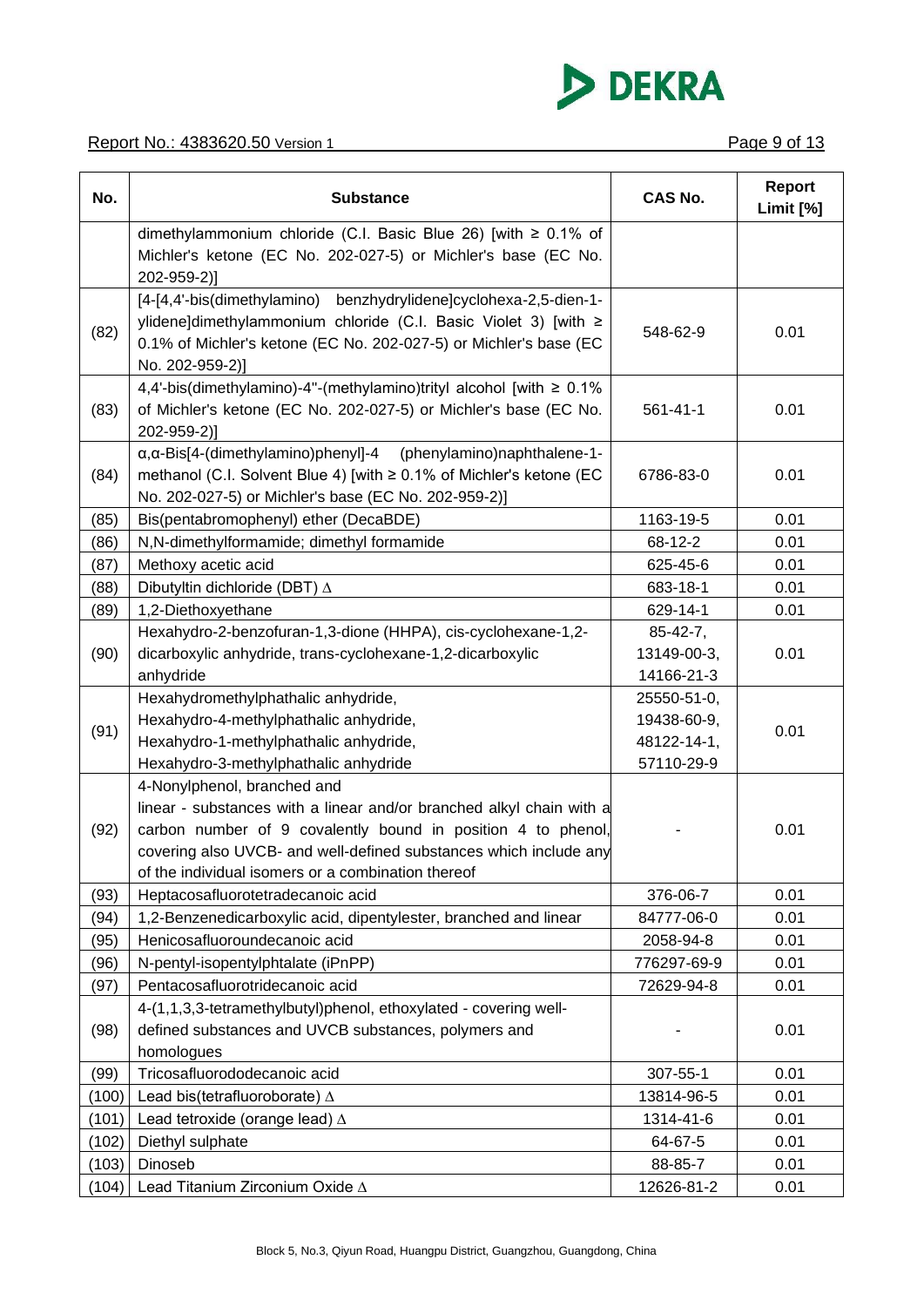

#### Report No.: 4383620.50 Version 1 **Page 10 of 13**

| No.   | <b>Substance</b>                                                                                                                                                                                                                                                    | <b>CAS No.</b> | <b>Report</b><br>Limit [%] |
|-------|---------------------------------------------------------------------------------------------------------------------------------------------------------------------------------------------------------------------------------------------------------------------|----------------|----------------------------|
| (105) | Acetic acid, lead salt, basic $\Delta$                                                                                                                                                                                                                              | 51404-69-4     | 0.01                       |
| (106) | Furan                                                                                                                                                                                                                                                               | 110-00-9       | 0.01                       |
| (107) | N-methylacetamide                                                                                                                                                                                                                                                   | 79-16-3        | 0.01                       |
| (108) | o-Toluidine; 2-Aminotoluene                                                                                                                                                                                                                                         | 95-53-4        | 0.01                       |
| (109) | 3-ethyl-2-methyl-2-(3-methylbutyl)-1,3-oxazolidine                                                                                                                                                                                                                  | 143860-04-2    | 0.01                       |
| (110) | 4,4'-oxydianiline and its salts                                                                                                                                                                                                                                     | 101-80-4       | 0.01                       |
| (111) | [Phthalato(2-)]dioxotrilead (Dibasic lead phthalate) $\Delta$                                                                                                                                                                                                       | 69011-06-9     | 0.01                       |
| (112) | Lead titanium trioxide $\Delta$                                                                                                                                                                                                                                     | 12060-00-3     | 0.01                       |
| (113) | Lead oxide sulphate $\Delta$                                                                                                                                                                                                                                        | 12036-76-9     | 0.01                       |
| (114) | Lead dinitrate A                                                                                                                                                                                                                                                    | 10099-74-8     | 0.01                       |
| (115) | 4-Aminoazobenzene;<br>4-Phenylazoaniline                                                                                                                                                                                                                            | 60-09-3        | 0.01                       |
| (116) | Lead cyanamidate $\Delta$                                                                                                                                                                                                                                           | 20837-86-9     | 0.01                       |
| (117) | Tetralead trioxide sulphate $\Delta$                                                                                                                                                                                                                                | 12202-17-4     | 0.01                       |
| (118) | 4-methyl-m-phenylenediamine (2,4-toluene-diamine)                                                                                                                                                                                                                   | 95-80-7        | 0.01                       |
| (119) | Pyrochlore, antimony lead yellow $\Delta$                                                                                                                                                                                                                           | 8012-00-8      | 0.01                       |
| (120) | Trilead bis(carbonate)dihydroxide (basic lead carbonate) A                                                                                                                                                                                                          | 1319-46-6      | 0.01                       |
| (121) | Dimethyl sulphate                                                                                                                                                                                                                                                   | $77 - 78 - 1$  | 0.01                       |
| (122) | Dioxobis(stearato)trilead ∆                                                                                                                                                                                                                                         | 12578-12-0     | 0.01                       |
| (123) | Silicic acid, barium salt, lead-doped $\Delta$                                                                                                                                                                                                                      | 68784-75-8     | 0.01                       |
| (124) | Biphenyl-4-ylamine                                                                                                                                                                                                                                                  | $92 - 67 - 1$  | 0.01                       |
| (125) | Lead oxide (lead monoxide) $\Delta$                                                                                                                                                                                                                                 | 1317-36-8      | 0.01                       |
| (126) | Pentalead tetraoxide sulphate $\Delta$                                                                                                                                                                                                                              | 12065-90-6     | 0.01                       |
| (127) | Propylene oxide;<br>1,2-epoxypropane; methyloxirane                                                                                                                                                                                                                 | 75-56-9        | 0.01                       |
| (128) | Silicic acid, lead salt $\Delta$                                                                                                                                                                                                                                    | 11120-22-2     | 0.01                       |
| (129) | Trilead dioxide phosphonate $\Delta$                                                                                                                                                                                                                                | 12141-20-7     | 0.01                       |
| (130) | o-aminoazotoluene                                                                                                                                                                                                                                                   | 97-56-3        | 0.01                       |
| (131) | 1-bromopropane                                                                                                                                                                                                                                                      | 106-94-5       | 0.01                       |
| (132) | 6-methoxy-m-toluidine (p-cresidine)                                                                                                                                                                                                                                 | 120-71-8       | 0.01                       |
| (133) | 4,4'-methylenedi-o-toluidine                                                                                                                                                                                                                                        | 838-88-0       | 0.01                       |
| (134) | Tetraethyllead $\Delta$                                                                                                                                                                                                                                             | 78-00-2        | 0.01                       |
| (135) | Sulfurous acid, lead salt, dibasic ∆                                                                                                                                                                                                                                | 62229-08-7     | 0.01                       |
| (136) | Fatty acids, C16-18, lead salts $\Delta$                                                                                                                                                                                                                            | 91031-62-8     | 0.01                       |
| (137) | Diisopentylphthalate                                                                                                                                                                                                                                                | 605-50-5       | 0.01                       |
| (138) | Diazene-1,2-dicarboxamide(C,C'-azodi(formamide))                                                                                                                                                                                                                    | 123-77-3       | 0.01                       |
| (139) | Cadmium                                                                                                                                                                                                                                                             | 7440-43-9      | 0.005                      |
| (140) | Ammonium pentadecafluorooctanoate (APFO)                                                                                                                                                                                                                            | 3825-26-1      | 0.01                       |
| (141) | Pentadecafluorooctanoic acid (PFOA)                                                                                                                                                                                                                                 | 335-67-1       | 0.01                       |
| (142) | Dipentyl phthalate (DPP)                                                                                                                                                                                                                                            | 131-18-0       | 0.005                      |
| (143) | 4-Nonylphenol, branched and linear, ethoxylated [substances with a<br>linear and/or branched alkyl chain with a carbon number of 9<br>covalently bound in position 4 to phenol, ethoxylated covering<br>UVCB- and well-defined substances, polymers and homologues, |                | 0.01                       |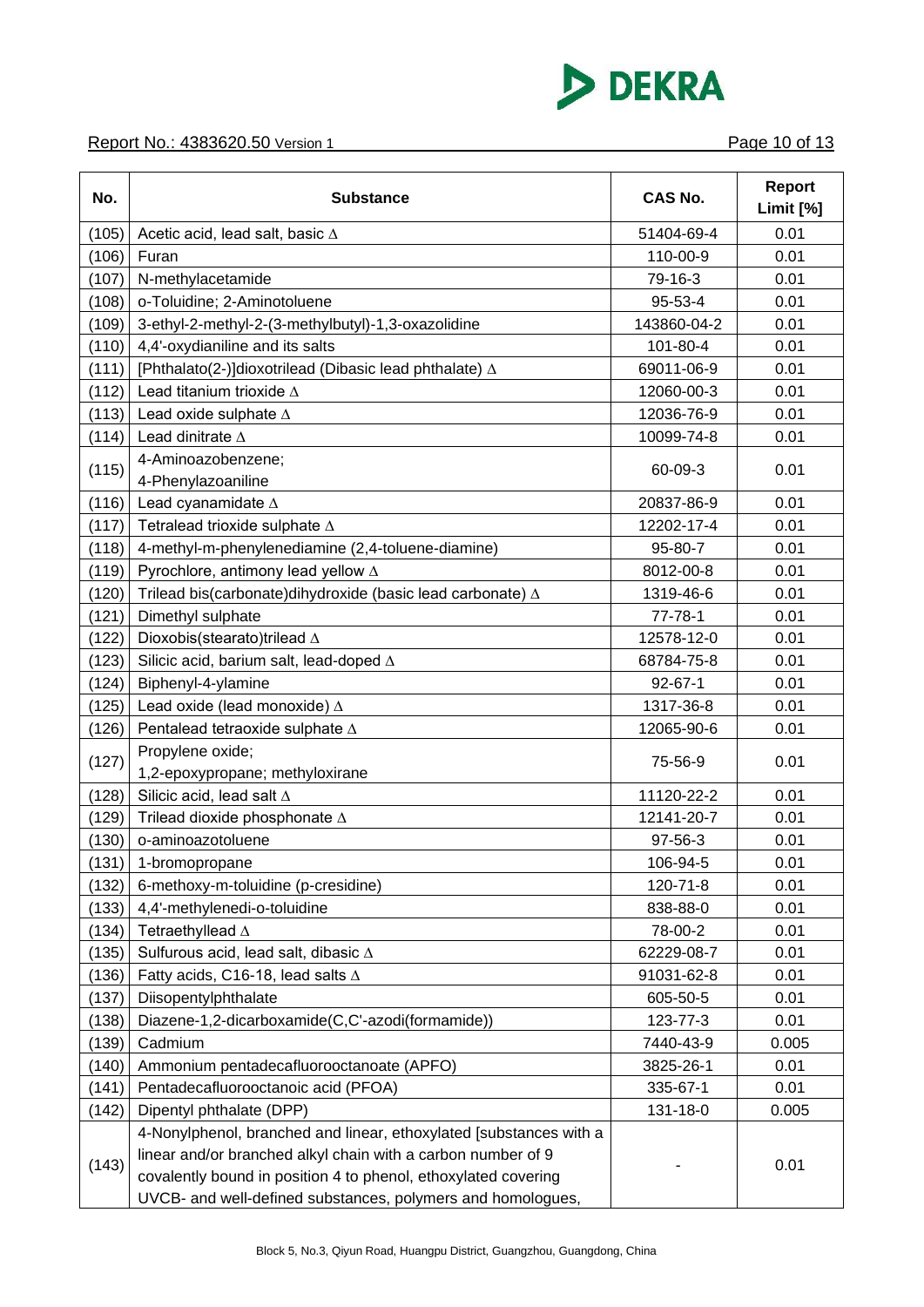

#### Report No.: 4383620.50 Version 1 **Page 11 of 13**

| No.   | <b>Substance</b>                                                                                                                                                                                                                                                                  | <b>CAS No.</b>                      | <b>Report</b><br>Limit [%] |
|-------|-----------------------------------------------------------------------------------------------------------------------------------------------------------------------------------------------------------------------------------------------------------------------------------|-------------------------------------|----------------------------|
|       | which include any of the individual isomers and/or combinations<br>thereof]                                                                                                                                                                                                       |                                     |                            |
| (144) | Cadmium oxide $\Delta$                                                                                                                                                                                                                                                            | 1306-19-0                           | 0.01                       |
| (145) | Cadmium sulphide $\Delta$                                                                                                                                                                                                                                                         | 1306-23-6                           | 0.01                       |
| (146) | Di-n-hexyl phthalate (DnHP)                                                                                                                                                                                                                                                       | 84-75-3                             | 0.01                       |
| (147) | Disodium 3,3'-[[1,1'-biphenyl]-4,4'-diylbis(azo)]bis(4-<br>aminonaphthalene-1-sulphonate) (C.I. Direct Red 28)                                                                                                                                                                    | 573-58-0                            | 0.005                      |
| (148) | Disodium 4-amino-3-[[4'-[(2,4-diaminophenyl)azo][1,1'-biphenyl]-4-<br>yl]azo] -5-hydroxy-6-(phenylazo)naphthalene-2,7-disulphonate (C.I.<br>Direct Black 38)                                                                                                                      | 1937-37-7                           | 0.005                      |
| (149) | Imidazolidine-2-thione; 2-imidazoline-2-thiol                                                                                                                                                                                                                                     | 96-45-7                             | 0.01                       |
| (150) | Lead di(acetate) $\Delta$                                                                                                                                                                                                                                                         | 301-04-2                            | 0.01                       |
| (151) | Trixylyl phosphate                                                                                                                                                                                                                                                                | 25155-23-1                          | 0.01                       |
| (152) | 1,2-Benzenedicarboxylic acid, dihexyl ester, branched and linear                                                                                                                                                                                                                  | 68515-50-4                          | 0.01                       |
| (153) | Cadmium chloride $\Delta$                                                                                                                                                                                                                                                         | 10108-64-2                          | 0.005                      |
| (154) | Sodium perborate; perboric acid, sodium salt $\Delta$                                                                                                                                                                                                                             |                                     | 0.01                       |
| (155) | Sodium peroxometaborate A                                                                                                                                                                                                                                                         | 7632-04-4                           | 0.01                       |
| (156) | Cadmium fluoride $\Delta$                                                                                                                                                                                                                                                         | 7790-79-6                           | 0.01                       |
| (157) | Cadmium sulphate $\Delta$                                                                                                                                                                                                                                                         | 10124-36-4;<br>31119-53-6           | 0.01                       |
| (158) | 2-benzotriazol-2-yl-4,6-di-tert-butylphenol (UV-320)                                                                                                                                                                                                                              | 3846-71-7                           | 0.01                       |
| (159) | 2-(2H-benzotriazol-2-yl)-4,6-ditertpentylphenol (UV-328)                                                                                                                                                                                                                          | 25973-55-1                          | 0.01                       |
| (160) | 2-ethylhexyl 10-ethyl-4,4-dioctyl-7-oxo-8-oxa-3,5-dithia-4-<br>stannatetradecanoate (DOTE) ∆                                                                                                                                                                                      | 15571-58-1                          | 0.01                       |
| (161) | reaction mass of 2-ethylhexyl 10-ethyl-4,4-dioctyl-7-oxo-8-oxa-3,5-<br>dithia-4-stannatetradecanoate and 2-ethylhexyl 10-ethyl-4-[[2-[(2-<br>ethylhexyl)oxy]-2-oxoethyl]thio]-4-octyl-7-oxo-8-oxa-3,5-dithia-4-<br>stannatetradecanoate (reaction mass of DOTE and MOTE) $\Delta$ | 15571-58-1;<br>27107-89-7           | 0.01                       |
| (162) | 1,2-benzenedicarboxylic acid, di-C6-10-alkyl<br>$1,2-$<br>esters:<br>benzenedicarboxylic acid, mixed decyl and hexyl and octyl diesters<br>with $\geqslant$ 0.3% of dihexyl phthalate                                                                                             | 68515-51-5;<br>68648-93-1           | 0.01                       |
| (163) | 5-sec-butyl-2-(2,4-dimethylcyclohex-3-en-1-yl)-5-methyl-1,3-<br>dioxane [1], 5-sec-butyl-2-(4,6-dimethylcyclohex-3-en-1-yl)-5-<br>methyl-1,3-dioxane [2] [covering any of the individual stereoisomers<br>of [1] and [2] or any combination thereof]                              | 117933-89-8                         | 0.01                       |
| (164) | 1,3-propanesultone                                                                                                                                                                                                                                                                | 1120-71-4                           | 0.01                       |
| (165) | 2,4-di-tert-butyl-6-(5-chlorobenzotriazol-2-yl)phenol(UV-327)                                                                                                                                                                                                                     | 3864-99-1                           | 0.01                       |
| (166) | 2-(2H-benzotriazol-2-yl)-4-(tert-butyl)-6-(sec-butyl)phenol(UV-350)                                                                                                                                                                                                               | 36437-37-3                          | 0.01                       |
| (167) | Nitrobenzene                                                                                                                                                                                                                                                                      | 98-95-3                             | 0.01                       |
| (168) | Perfluorononan-1-oic-acid and its sodium and ammonium salts                                                                                                                                                                                                                       | 375-95-1<br>21049-39-8<br>4149-60-4 | 0.01                       |
| (169) | Benzo[def]chrysene                                                                                                                                                                                                                                                                | $50 - 32 - 8$                       | 0.01                       |
| (170) | 4,4'-isopropylidenediphenol (bisphenol A)                                                                                                                                                                                                                                         | $80 - 5 - 7$                        | 0.01                       |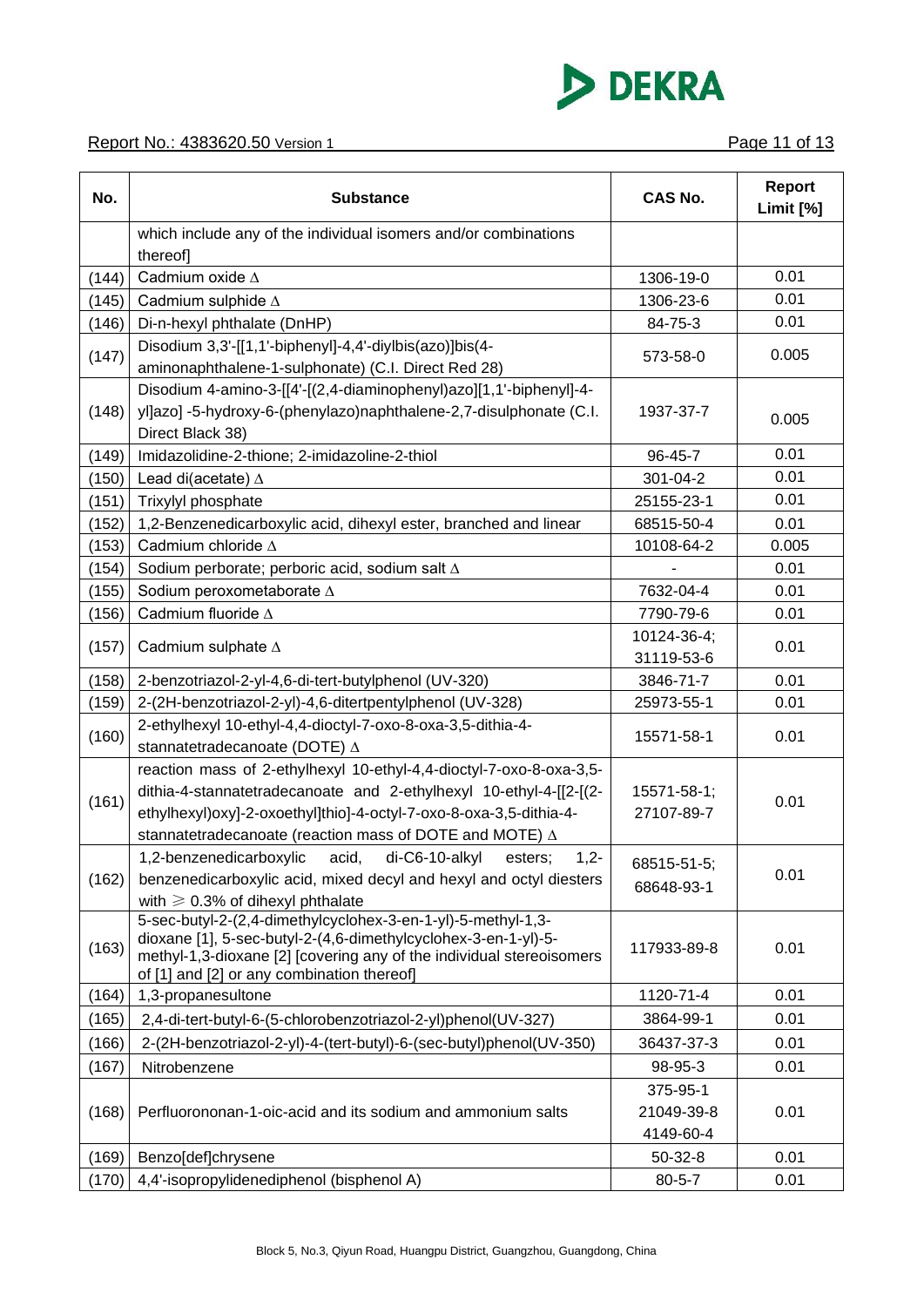

| No.   | <b>Substance</b>                                                                                                                                                                 | <b>CAS No.</b>                             | <b>Report</b><br>Limit [%] |
|-------|----------------------------------------------------------------------------------------------------------------------------------------------------------------------------------|--------------------------------------------|----------------------------|
| (171) | Nonadecafluorodecanoic acid (PFDA) and its sodium and<br>ammonium salts                                                                                                          | 3108-42-7<br>335-76-2<br>3830-45-3         | 0.01                       |
| (172) | 4-heptylphenol, branched and linear (4-HPbI)                                                                                                                                     |                                            | 0.01                       |
| (173) | 4-tert-pentylphenol (PTAP)                                                                                                                                                       | 80-46-6                                    | 0.01                       |
| (174) | Perfluorohexane-1-sulphonic acid and its salts (PFHxS)                                                                                                                           | --                                         | 0.005                      |
| (175) | Chrysene                                                                                                                                                                         | 218-01-9                                   | 0.005                      |
| (176) | Benz[a]anthracene                                                                                                                                                                | $56 - 55 - 3$                              | 0.005                      |
| (177) | Cadmium nitrate $\Delta$                                                                                                                                                         | 10325-94-7                                 | 0.005                      |
| (178) | Cadmium carbonate A                                                                                                                                                              | 513-78-0                                   | 0.005                      |
| (179) | Cadmium hydroxide $\Delta$                                                                                                                                                       | 21041-95-2                                 | 0.005                      |
| (180) | Dechlorane plus (including any of its individual anti- and syn-<br>isomers or any combination thereof)                                                                           | 13560-89-9;<br>135821-74-8;<br>135821-03-3 | 0.005                      |
| (181) | Reaction products of 1,3,4-thiadiazolidine-2,5-dithione,<br>formaldehyde and 4-heptylphenol, branched and linear (RP-HP)<br>[with ≥0.1% w/w 4-heptylphenol, branched and linear] |                                            | 0.005                      |
| (182) | Octamethylcyclotetrasiloxane (D4)                                                                                                                                                | 556-67-2                                   | 0.005                      |
| (183) | Decamethylcyclopentasiloxane (D5)                                                                                                                                                | 541-02-6                                   | 0.005                      |
| (184) | Dodecamethylcyclohexasiloxane (D6)                                                                                                                                               | 540-97-6                                   | 0.005                      |
| (185) | Lead                                                                                                                                                                             | 7439-92-1                                  | 0.005                      |
| (186) | Disodium octaborate ∆                                                                                                                                                            | 12008-41-2                                 | 0.005                      |
| (187) | Benzo[ghi]perylene                                                                                                                                                               | 191-24-2                                   | 0.005                      |
| (188) | Terphenyl hydrogenated                                                                                                                                                           | 61788-32-7                                 | 0.005                      |
| (189) | Ethylenediamine (EDA)                                                                                                                                                            | 107-15-3                                   | 0.005                      |
| (190) | Benzene-1,2,4-tricarboxylic acid 1,2 anhydride (trimelliticanhydride)<br>(TMA)                                                                                                   | 552-30-7                                   | 0.005                      |
| (191) | Dicyclohexyl phthalate (DCHP)                                                                                                                                                    | 84-61-7                                    | 0.005                      |
| (192) | 1,7,7-trimethyl-3-(phenylmethylene)bicyclo[2.2.1]heptan-2-one                                                                                                                    | 15087-24-8                                 | 0.005                      |
| (193) | 2,2-bis(4'-hydroxyphenyl)-4-methylpentane                                                                                                                                        | 6807-17-6                                  | 0.005                      |
| (194) | Benzo[k]fluoranthene                                                                                                                                                             | 207-08-9                                   | 0.005                      |
| (195) | Fluoranthene                                                                                                                                                                     | 206-44-0;<br>93951-69-0                    | 0.005                      |
| (196) | Phenanthrene                                                                                                                                                                     | 85-01-8                                    | 0.005                      |
| (197) | Pyrene                                                                                                                                                                           | 129-00-0;<br>1718-52-1                     | 0.005                      |
| (198) | 2-methoxyethyl acetate                                                                                                                                                           | 110-49-6                                   | 0.005                      |
| (199) | Tris(4-nonylphenyl, branched and linear) phosphite (TNPP) with $\geq$<br>0.1% w/w of 4-nonylphenol, branched and linear (4-NP)                                                   |                                            | 0.005                      |
| (200) | 2,3,3,3-tetrafluoro-2-(heptafluoropropoxy)propionic acid, its salts<br>and its acyl halides (covering any of their individual isomers and<br>combinations thereof)               |                                            | 0.005                      |